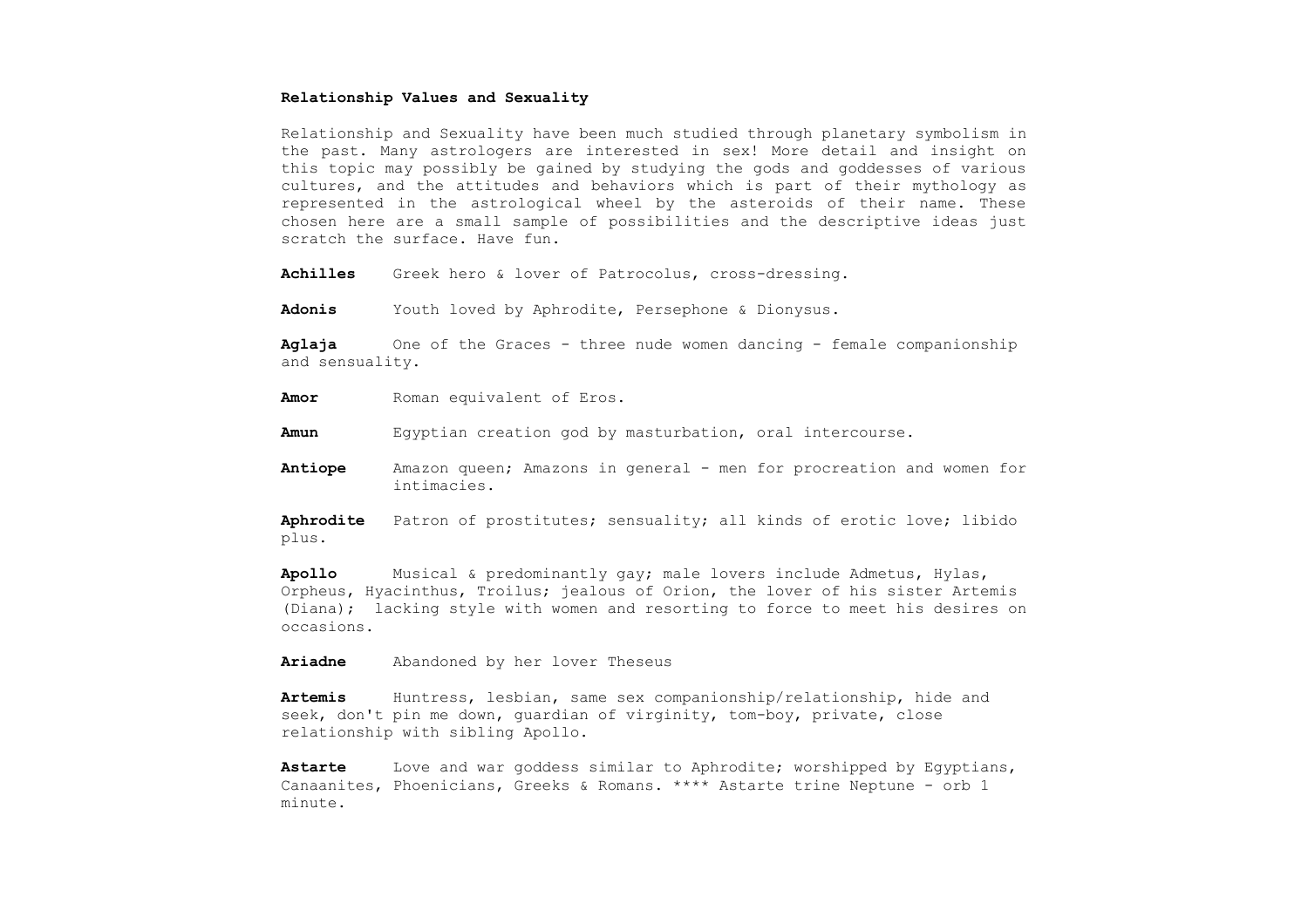**Atalante** Huntress, catch me if you - you've got buckley's or none!

**Bacchus** Orgiastic, drunken revelry, bisexual, ecstasy, cross-dressing.

**Chione** Chione was so beautiful that she pleased a thousand men by the time she reached the marriageable age of twice seven years. \*\*\*\* under-age Beverley Aadland began an affair with Errol Flynn aboard his yacht (Sun conjunction Odysseus & Ulysses, & square Chione 40 minutes.)

**Circe** Femme fatale - making fools of men; finds few men (Odysseus) to match her intelligence. \*\*\* Germaine Greer - Circe parallel Ascendant by 10 minutes. Circe opposite Pluto – Rudolph Valentino.

**Cybele** Oriental goddess introduced to Rome; her Galli priests were eunuchs; modern day - a woman often in the company of effeminate men; of interesthistorically Bangkok has been a centre for the leading (razor) edge of sexchange operations; Cybele could show a preference for intimacy with Asian partners.

**Diana** Huntress, lesbian, same sex companionship/relationship, hide and seek, don't pin me down, guardian of virginity, tom-boy, private, close relationship with sibling Apollo. Did not associate with men with few exceptions.

## **Dike**

**Dionysus** Orgiastic, bisexual, wine, ecstasy, cross-dressing

**Echo** One way love for Narcissus who was in love with his own reflection.

**Eros** Passion, the urge to create form, the life force. \*\*\* Germaine Greer - Eros 13Aq27conjunct Ascendant 13Aq18 & square 10th House North Node 13Sc32

**Euphrosyne** One of the Graces - three nude women dancing - female companionship and sensuality.

**Eurydike** Her fate totally depended on what her partner did.

**Freia** Norse goddess of sexual love (also known as Frigg); her sacred day is Friday, which may give a new perspective on the Easybeats song title Friday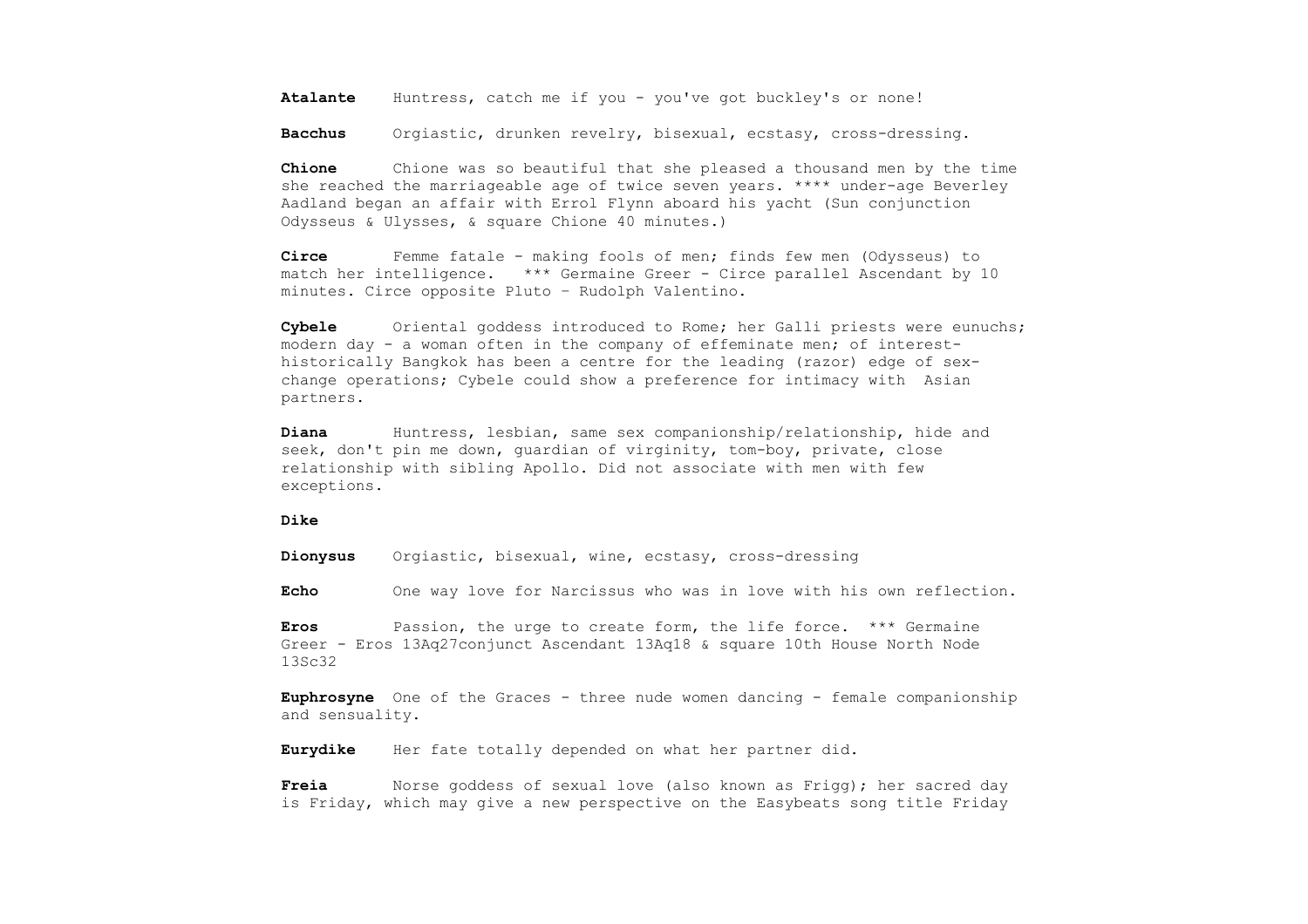on my Mind !; intimate relationship with brother. \*\*\*\* Marlene Dietrich – Freia conjunct Ascendant trine Sun.

## **Frigga** See **Freia**

**Ganymed** Young prince abducted and loved by Zeus; \*\*\* young actor James Dean is known to have slept with several directors to further his career - his Ganymede conjunct the MC by 17 minutes arc. John Lennon Sun conjunct Ganymede also had a one night stand with manager Brian Epstein.

**Hebe** Young maiden who served drinks to the gods; modern day equivalent - high class young barmaid or woman in service of high status males, high class escort girl

**Hera** Faithful and vengeful wife - takes revenge on her husbands lovers and his children by them.

**Heracles** (Hercules) forced to become slave of Amazons for three years and married dominatrix Omphale = role reversals; cross-dressing; male lovers include Abderus, Admetus, Dryops, Hylas, Iolaus, Nestor, Philoctetes, Polyphemus.

**Hippolyta** Amazon queen; Amazons in general - men for procreation and women for intimacies

**Hylonome** Grief stricken Centauress whose grief for her slain lover leads to suicide; modern day - someone whose life goes off the rails when a partner leaves.

**Irene** One of Aphrodite's Horae (Hours)

**Ishtar** Babylon the great, mother of Harlots; \*\*\* Linda Lovelace - parallel Jupiter (7 minutes) & parallel Venus (1 minute) \*\*\* Christine Keeler - square Pluto (8 minutes) \*\*\* Jodie Foster -  $1^{st}$  role as teenage hooker in "Taxi Driver" – trine Moon 13 minutes, sextile Jupiter 0 minutes.

**Jokaste** Mother & husband of her son Oedipus; \*\*\* Elvis Presley – conjunct Pluto in Cancer; Sigmund Freud – square Sun (39 minutes)

**Lilith** Femme fatale; sexual assertiveness born from anger; abortion; no emotional attachments to multiple partners; rejection of gender role stereotypes in love making.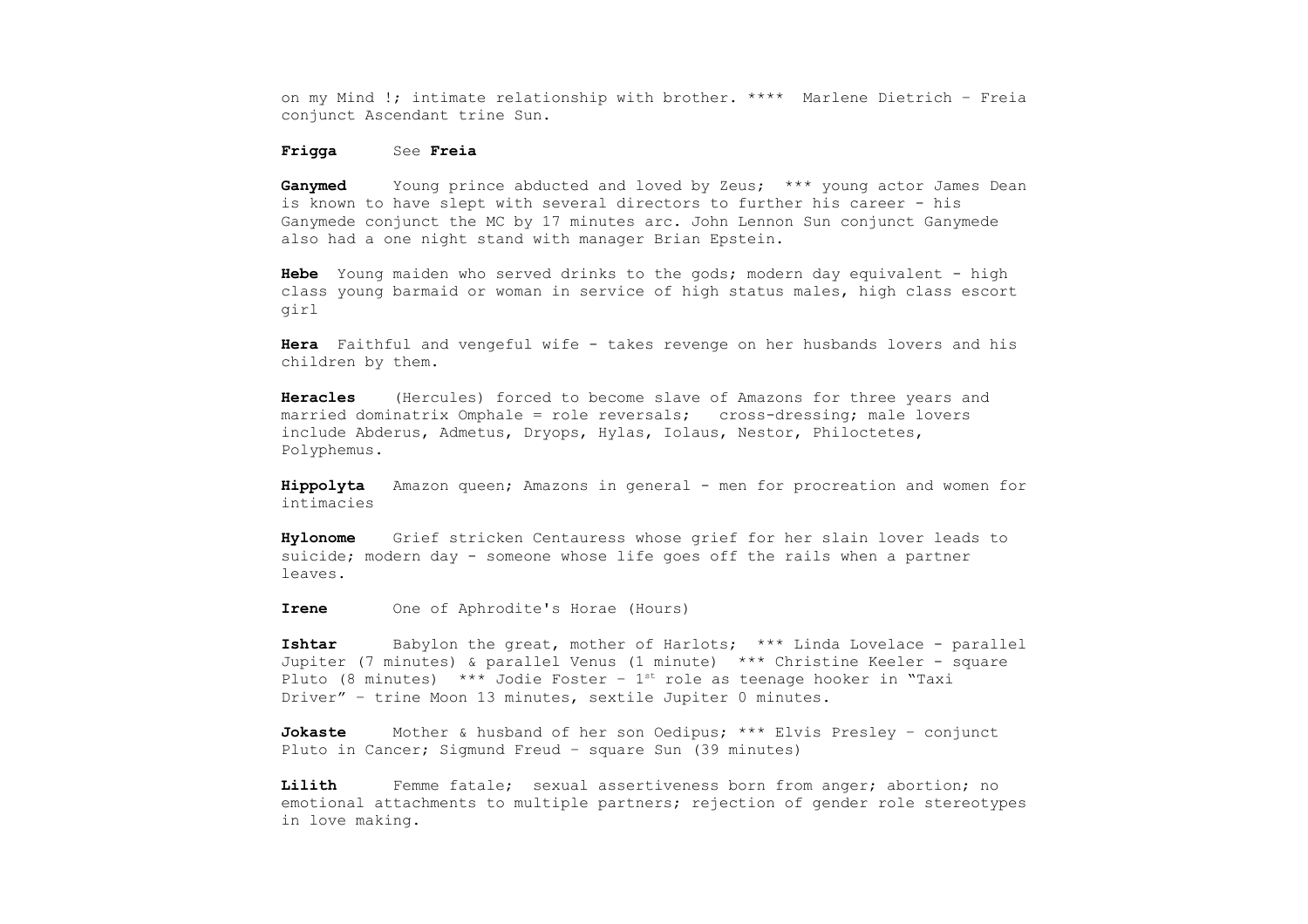**Loreley** Femme fatales similar to Sirenes of Greek/Roman mythology; lured by victims to their deaths.

**Minerva** Very close bond with her father - daddy's girl; career woman with great intelligence whose public persona strong but sexless.

**Nestor** Eloquent & a strategic planner in the Trojan War; lover of Heracles.

**Odysseus** A husband who has to travel abroad for extended periods; intimacies while abroad - helped by powerful women.

**Orpheus** Musical. Inconsolable grieving for his lost beloved bride Eurydike, after which he turned away from women and sought young boys as lovers. \*\*\* John Lennon – conjunct Mars.

**Pallas** Very close bond with her father, career woman whose public persona is sexless.

**Parthenope** One of the Sirenes who drowned herself when Odysseus didn't fall for her charms

**Patroclus** Achilles' male lover slain in the Trojan War.

**Penelope** Odysseus wife - absolute fidelity in marriage, but lacks the vengefulness of Hera.

**Penthesilea** Amazon queen; Amazons in general - men for procreation and women for intimacies.

**Persephone** Daughter/wife in a tug of war between her mother (Demeter) and her husband (Hades).

**Philoctetes** Trainer of heroes, lover of Hercules.

**Proserpine** Daughter / wife in a tug of war between her mother (Ceres) and her husband (Pluto).

**Psyche** Relationship at deep soul level; Greek word meaning butterfly or soul.